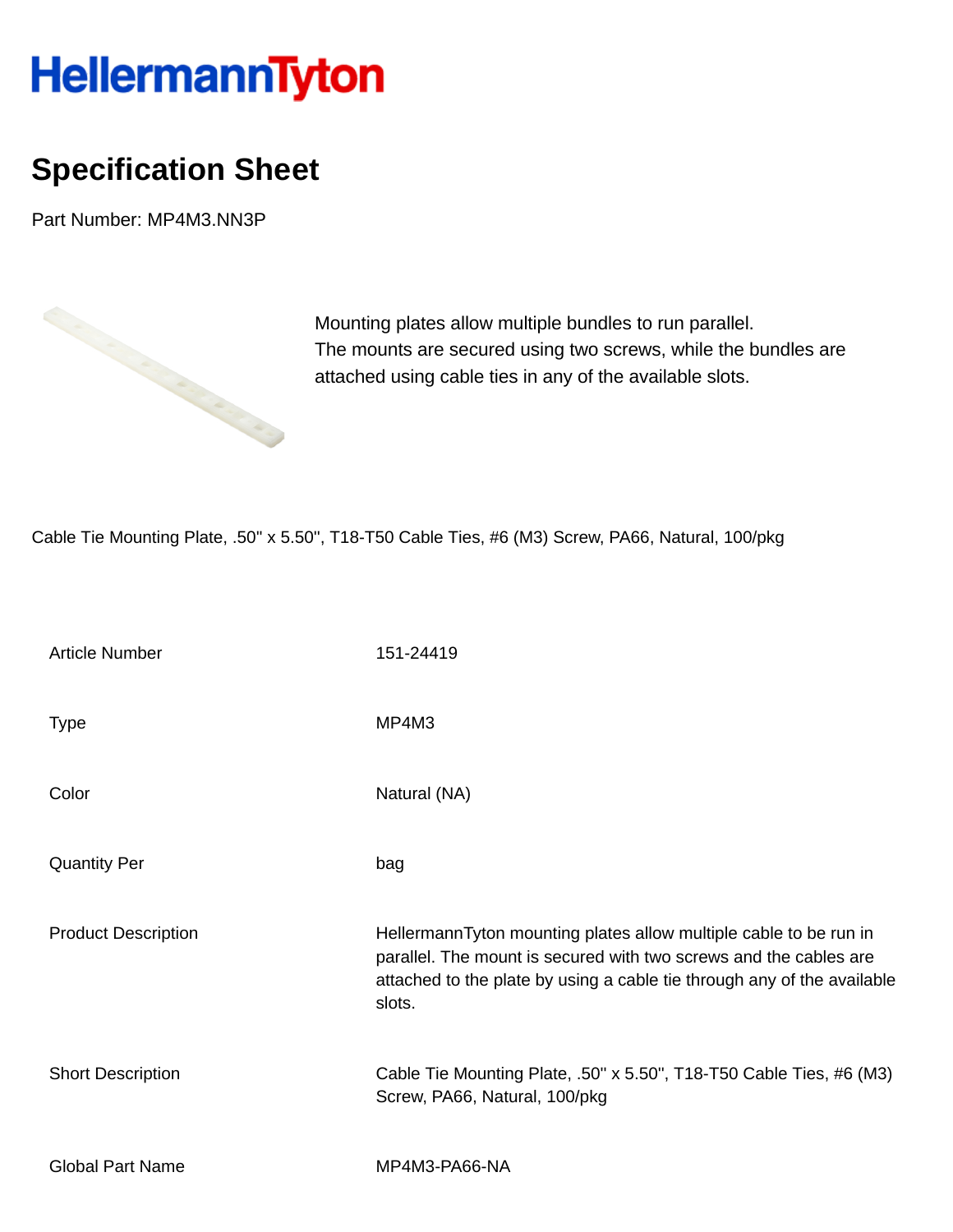| Length L (Imperial)                   | 5.5                             |
|---------------------------------------|---------------------------------|
| Length L (Metric)                     | 139.8                           |
| <b>Fixation Method</b>                | <b>Screw Mounting and Rivet</b> |
| Width W (Imperial)                    | 0.5                             |
| Width W (Metric)                      | 12.7                            |
| <b>Cable Ties</b>                     | T18 - T50                       |
| Height H (Imperial)                   | 0.125                           |
| Height H (Metric)                     | 3.2                             |
| Cable Tie Width Max (Imperial)        | 0.2                             |
| Cable Tie Width Max (Metric)          | 5.2                             |
| Mounting Hole Diameter D (Imperial)   | 0.15                            |
| Mounting Hole Diameter D (Metric)     | 3.7 mm                          |
| Mounting Hole Diameter D Max (Metric) | 3.7                             |
| Mounting Hole Centers (Imperial)      | 1.25                            |